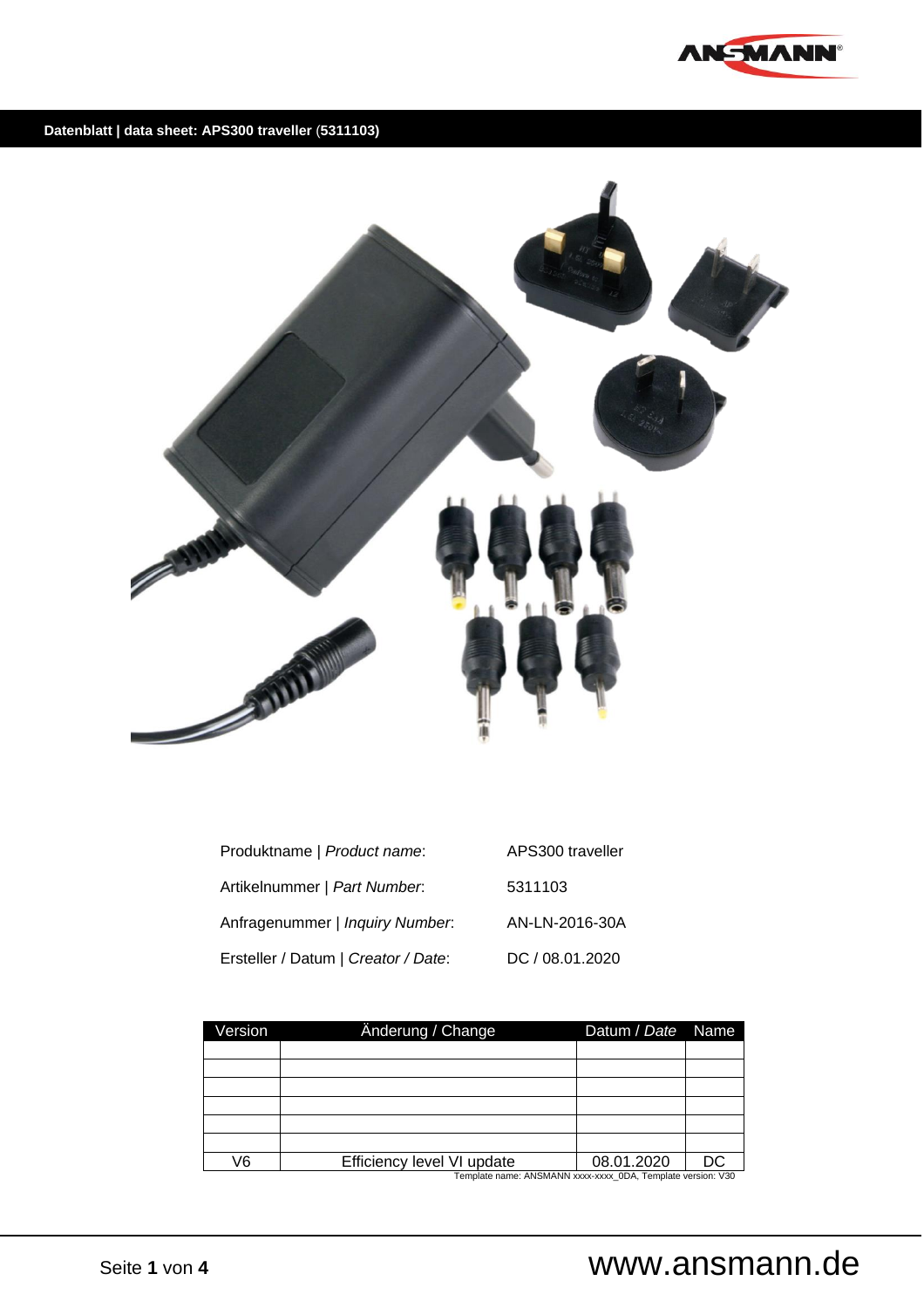

## **Zeichnung des AC Netzteils /** *Drawing of the AC power supply*



Allowable deviation / general tolerances DIN ISO 2768-c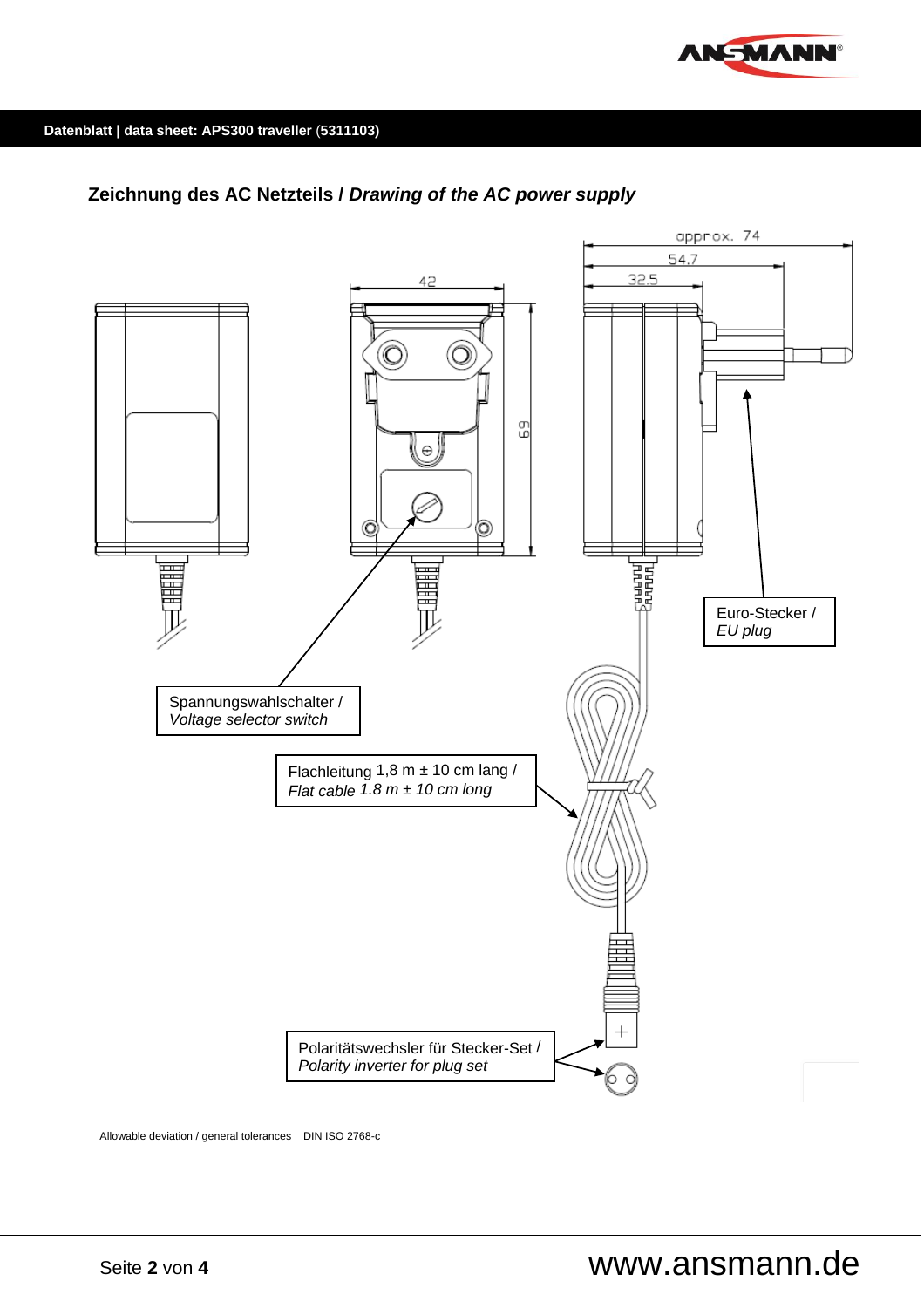

#### **Datenblatt | data sheet: APS300 traveller** (**5311103)**

### **Zeichnungen des Zubehörs /** *Drawings of the accessories*



Allowable deviation / general tolerances DIN ISO 2768-c